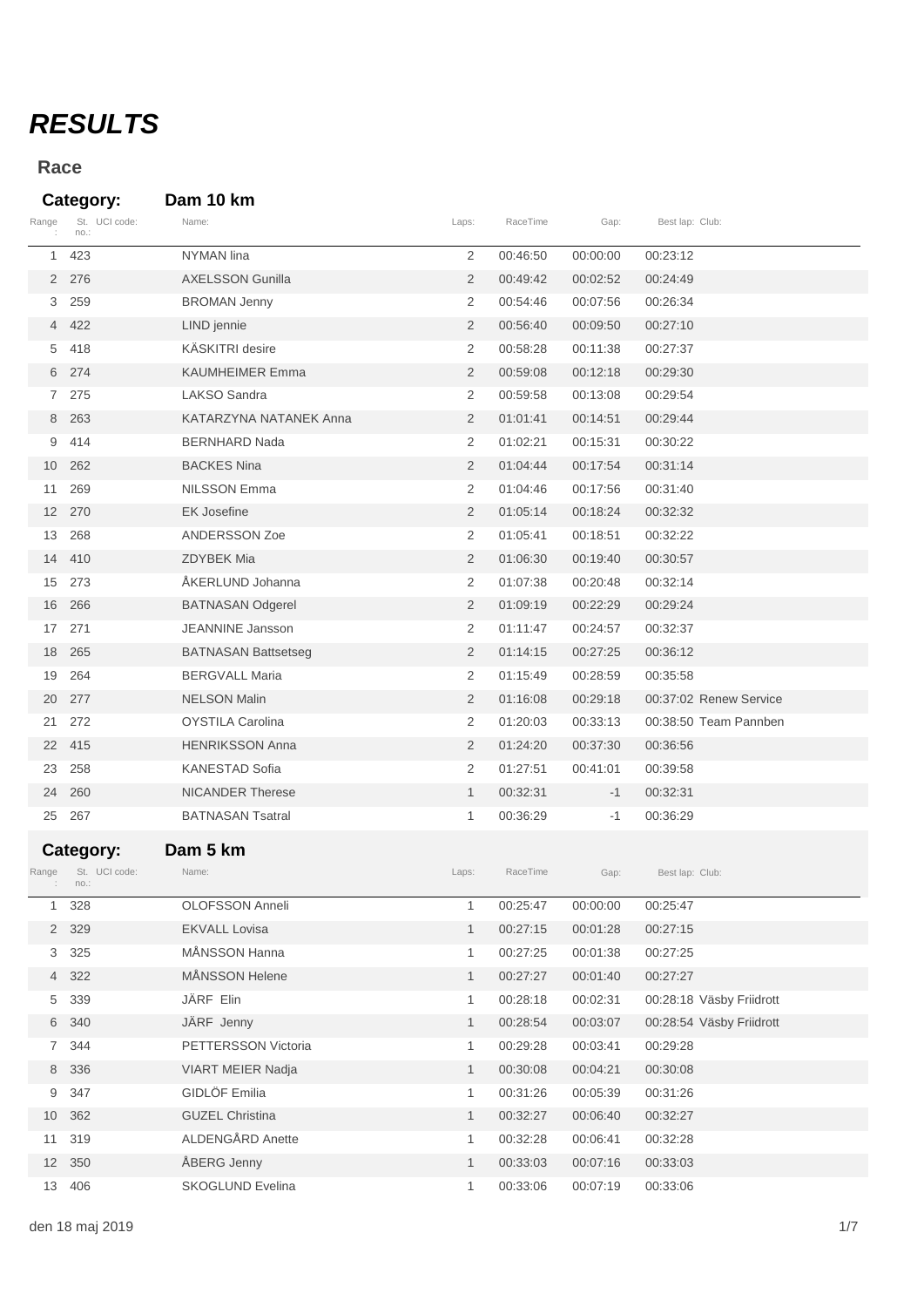| 14              | 343                   | STOSHIKJ Maja                                 | $\mathbf{1}$ | 00:33:27             | 00:07:40             | 00:33:27                                                  |  |
|-----------------|-----------------------|-----------------------------------------------|--------------|----------------------|----------------------|-----------------------------------------------------------|--|
| 15              | 330                   | <b>MAN Lena</b>                               | 1            | 00:34:08             | 00:08:21             | 00:34:08                                                  |  |
| 16              | 359                   | <b>HÄLL Camilla</b>                           | $\mathbf{1}$ | 00:34:22             | 00:08:35             | 00:34:22                                                  |  |
| 17              | 338                   | <b>ANTONSSON Heveli</b>                       | $\mathbf{1}$ | 00:35:18             | 00:09:31             | 00:35:18                                                  |  |
| 18              | 348                   | LÖÖW Ingrid                                   | $\mathbf{1}$ | 00:35:22             | 00:09:35             | 00:35:22                                                  |  |
| 19              | 351                   | ÅSBERG Maja-Stina                             | 1            | 00:35:30             | 00:09:43             | 00:35:30                                                  |  |
| 20              | 320                   | <b>VIVENIUSS Helene</b>                       | $\mathbf{1}$ | 00:35:47             | 00:10:00             | 00:35:47                                                  |  |
| 21              | 353                   | <b>CARLSSON Camilla</b>                       | $\mathbf{1}$ | 00:36:37             | 00:10:50             | 00:36:37 Team Pannben                                     |  |
| 22              | 318                   | <b>LINDSTRÖM Tess</b>                         | $\mathbf{1}$ | 00:36:40             | 00:10:53             | 00:36:40                                                  |  |
| 23              | 342                   | <b>DAURIACH Alice</b>                         | 1            | 00:38:43             | 00:12:56             | 00:38:43                                                  |  |
| 24              | 349                   | <b>ZACHRISSON Petra</b>                       | $\mathbf{1}$ | 00:39:34             | 00:13:47             | 00:39:34 Väsby Rehab                                      |  |
| 25              | 331                   | PETÄJÄVAARA Linda                             | $\mathbf{1}$ | 00:39:41             | 00:13:54             | 00:39:41                                                  |  |
| 26              | 356                   | <b>ANDERSSON Micaela</b>                      | $\mathbf{1}$ | 00:40:03             | 00:14:16             | 00:40:03                                                  |  |
| 27              | 355                   | <b>BERGLUND Isabelle</b>                      | 1            | 00:40:05             | 00:14:18             | 00:40:05                                                  |  |
| 28              | 345                   | <b>LUNDBERG</b> kristina                      | $\mathbf{1}$ | 00:40:07             | 00:14:20             | 00:40:07                                                  |  |
| 29              | 326                   | <b>AYOUB Päivi</b>                            | $\mathbf{1}$ | 00:40:34             | 00:14:47             | 00:40:34                                                  |  |
| 30              | 352                   | ÅSBERG Sara                                   | $\mathbf{1}$ | 00:40:55             | 00:15:08             | 00:40:55                                                  |  |
| 31              | 358                   | <b>HÄLL Maria</b>                             | 1            | 00:41:00             | 00:15:13             | 00:41:00                                                  |  |
| 32              | 346                   | SÖRVÅG Clara                                  | $\mathbf{1}$ | 00:46:11             | 00:20:24             | 00:46:11                                                  |  |
| 33              | 357                   | SIRÉN Mikaela                                 | 1            | 00:50:16             | 00:24:29             | 00:50:16                                                  |  |
| 34              | 321                   | ZETTERKVIST Lena                              | $\mathbf{1}$ | 00:51:34             | 00:25:47             | 00:51:34                                                  |  |
| 35              | 361                   | SAXE inna                                     | 1            | 00:53:57             | 00:28:10             | 00:53:57 Renew Service                                    |  |
| 36              | 360                   | ZDYBEK Julia                                  | $\mathbf{1}$ | 00:53:57             | 00:28:10             | 00:53:57 Renew Service                                    |  |
|                 |                       |                                               |              |                      |                      |                                                           |  |
|                 |                       |                                               |              |                      |                      |                                                           |  |
|                 | Category:             | Dam NST 5 km                                  |              |                      |                      |                                                           |  |
| Range           | St. UCI code:<br>no.: | Name:                                         | Laps:        | RaceTime             | Gap:                 | Best lap: Club:                                           |  |
| 1               | 173                   | <b>GUSTAFSSON Charlotte</b>                   | $\mathbf{1}$ | 00:24:57             | 00:00:00             | 00:24:57 Finally Forty                                    |  |
|                 | 2 252                 | <b>SAHLMAN Sofia</b>                          | $\mathbf{1}$ | 00:25:13             | 00:00:16             | 00:25:13 Norrorts Early Birds                             |  |
| 3               | 179                   | <b>JOHANSSON Micaela</b>                      | 1            | 00:25:13             | 00:00:16             | 00:25:13 Ida och Idas kompis                              |  |
| 4               | 239                   | <b>KRUGEL Martina</b>                         | $\mathbf{1}$ | 00:25:39             | 00:00:42             | 00:25:39 Team Crossfit Uppsala                            |  |
| 5               | 238                   | <b>GABRIELSSON Emmy</b>                       | 1            | 00:26:25             | 00:01:28             | 00:26:25 Team Crossfit Uppsala                            |  |
| 6               | 180                   | OLSSON Ida                                    | $\mathbf{1}$ | 00:26:31             | 00:01:34             | 00:26:31 Ida och Idas kompis                              |  |
| $7^{\circ}$     | 219                   | LÖWENSTRÖM Tilda                              | 1            | 00:26:31             | 00:01:34             | 00:26:31 Team Unbroken                                    |  |
| 8               | 224                   | ÖDMAN Angelica                                | $\mathbf{1}$ | 00:26:58             | 00:02:01             | 00:26:58 Team Angelina                                    |  |
| 9               | 247                   | LINDBLAD Jasmine                              | 1            | 00:27:19             | 00:02:22             | 00:27:19 WOD Have we done?!                               |  |
| 10              | 189                   | FAGERSTRÖM Sofia                              | $\mathbf{1}$ | 00:27:21             | 00:02:24             | 00:27:21 Team 7888                                        |  |
| 11              | 240                   | <b>HAGREN Karin</b>                           | 1            | 00:27:31             | 00:02:34             | 00:27:31 Norrort K2 Power                                 |  |
| 12 <sup>2</sup> | 235                   | <b>HOLM Danielle</b>                          | $\mathbf{1}$ | 00:27:57             | 00:03:00             | 00:27:57 Medis madness                                    |  |
| 13              | 208                   | <b>APPELTOFFT Victoria</b>                    | 1            | 00:28:08             | 00:03:11             | 00:28:08 Team obekanta                                    |  |
| 14              | 187                   | RAGNARSSON Linnéa                             | $\mathbf{1}$ | 00:28:24             | 00:03:27             | 00:28:24 Goh Lillen                                       |  |
| 15              | 203                   | <b>PALMGREN Sofia</b>                         | 1            | 00:28:32             | 00:03:35             | 00:28:32 Da Silva & Palmgren                              |  |
| 16              | 174                   | <b>KARLSSON Sofie</b>                         | $\mathbf{1}$ | 00:28:33             | 00:03:36             | 00:28:33 Finally Forty                                    |  |
| 17              | 228                   | <b>JOHANSSON MATTSSON Katarina</b>            | 1            | 00:28:37             | 00:03:40             | 00:28:37 Team Crossfit Heby                               |  |
| 18              | 205                   | <b>GUNNARSSON Denise</b>                      | $\mathbf{1}$ | 00:28:58             | 00:04:01             | 00:28:58 BurpeeBabes                                      |  |
| 19              | 229                   | ANDERSSON Tűlay                               | 1            | 00:29:02             | 00:04:05             | 00:29:02 Team Crossfit Heby                               |  |
| 20              | 222                   | ÖHBERG Camilla                                | $\mathbf{1}$ | 00:29:09             | 00:04:12             | 00:29:09 Team M                                           |  |
| 21              | 223                   | LINDQVIST Mia                                 | 1            | 00:29:25             | 00:04:28             | 00:29:25 Team M                                           |  |
| 22              | 255                   | ORRBY TILLANDER Elsa                          | $\mathbf{1}$ |                      | 00:04:34             | 00:29:31 Team Two More                                    |  |
| 23              | 233                   | <b>UNOZON Erika</b>                           | 1            | 00:29:31<br>00:29:34 | 00:04:37             | 00:29:34 Atletverkstan                                    |  |
| 24              |                       |                                               | $\mathbf{1}$ |                      |                      |                                                           |  |
| 25              | 196<br>204            | JALGERIUS Isabella<br>ANNA Da Silva Börjesson | 1            | 00:29:35<br>00:29:41 | 00:04:38<br>00:04:44 | 00:29:35 Heat76 Team Blue<br>00:29:41 Da Silva & Palmgren |  |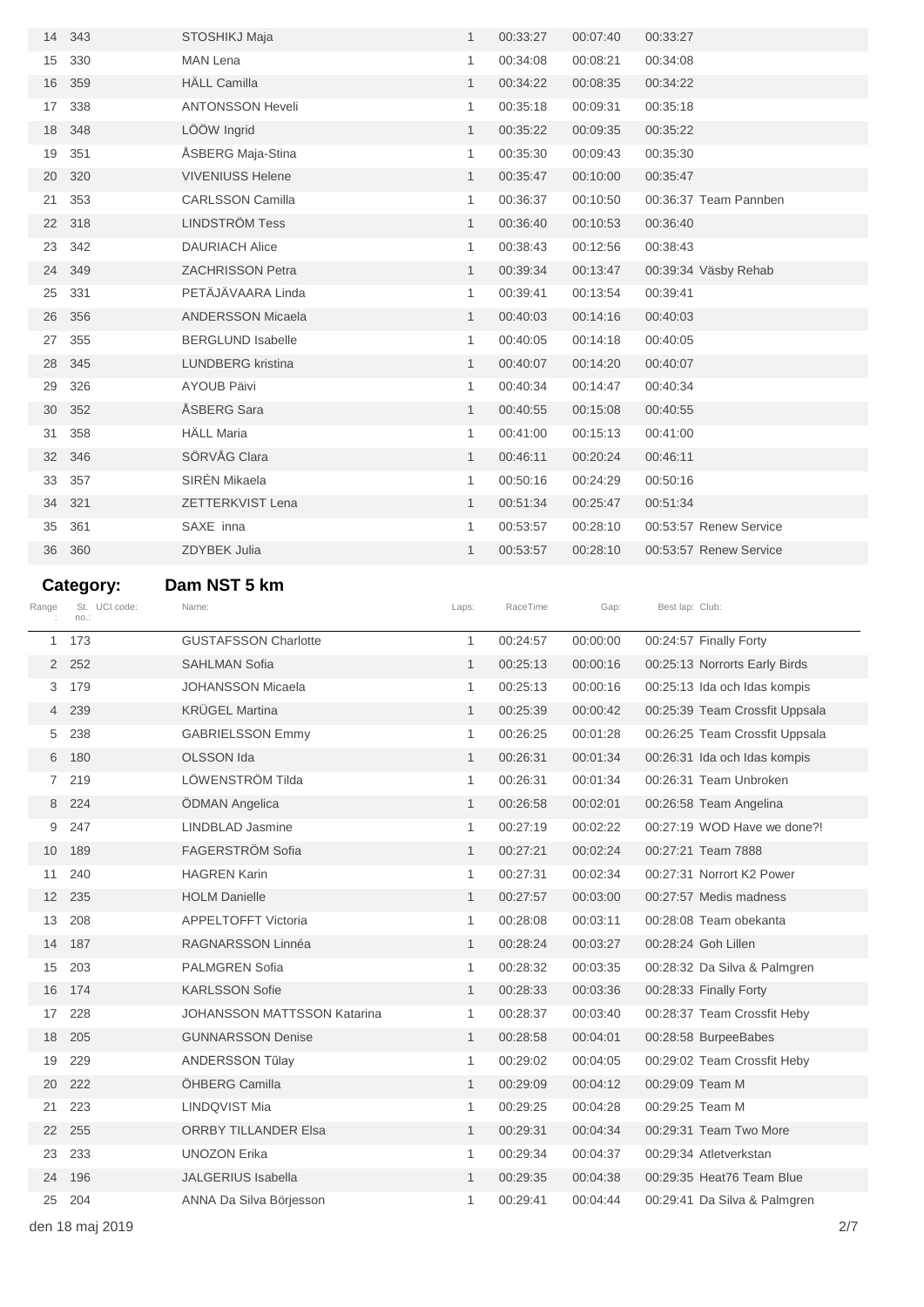| 26 | 246 | HALLENSJÖ Ellen           | $\mathbf{1}$ | 00:29:44 | 00:04:47 | 00:29:44 WOD Have we done?!         |
|----|-----|---------------------------|--------------|----------|----------|-------------------------------------|
| 27 | 217 | <b>MODD Catrin</b>        | 1            | 00:29:45 | 00:04:48 | 00:29:45 Heat76 Team Turkos         |
| 28 | 195 | <b>JONSSON Cornelia</b>   | $\mathbf{1}$ | 00:29:45 | 00:04:48 | 00:29:45 Heat76 Team Blue           |
| 29 | 241 | <b>BEVEMYR Katrin</b>     | $\mathbf{1}$ | 00:29:51 | 00:04:54 | 00:29:51 Norrort K2 Power           |
| 30 | 218 | <b>OQUIST Evelina</b>     | $\mathbf{1}$ | 00:29:51 | 00:04:54 | 00:29:51 Team Unbroken              |
| 31 | 206 | <b>WENMAN Anna</b>        | $\mathbf{1}$ | 00:30:04 | 00:05:07 | 00:30:04 BurpeeBabes                |
| 32 | 214 | <b>HAMRÉN Malin</b>       | $\mathbf{1}$ | 00:30:07 | 00:05:10 | 00:30:07 Heat76black                |
| 33 | 249 | IN DE BETOU Malin         | 1            | 00:30:10 | 00:05:13 | 00:30:10 Valborg & Bojan            |
| 34 | 245 | <b>GRÅBERG Julia</b>      | $\mathbf{1}$ | 00:30:13 | 00:05:16 | 00:30:13 Atletverkstans rookies     |
| 35 | 244 | <b>NYLANDER Nike</b>      | 1            | 00:30:18 | 00:05:21 | 00:30:18 Atletverkstans rookies     |
| 36 | 175 | REUTERHÄLL Kerstin        | $\mathbf{1}$ | 00:30:21 | 00:05:24 | 00:30:21 Team Frost                 |
| 37 | 231 | <b>ZAKRISSON Cecilia</b>  | 1            | 00:30:23 | 00:05:26 | 00:30:23 Piffan och Puffan          |
| 38 | 236 | <b>IISAKKA Anna</b>       | $\mathbf{1}$ | 00:30:25 | 00:05:28 | 00:30:25 Landåbrudarna              |
| 39 | 256 | <b>MATSSON Nathalie</b>   | 1            | 00:30:33 | 00:05:36 | 00:30:33 Hakuna Masquata            |
| 40 | 226 | <b>BUNGERFELDT My</b>     | $\mathbf{1}$ | 00:30:39 | 00:05:42 | 00:30:39 M&M                        |
| 41 | 254 | <b>HELANDER Hanna</b>     | 1            | 00:30:52 | 00:05:55 | 00:30:52 Team Two More              |
| 42 | 232 | <b>JONSSON Elin</b>       | $\mathbf{1}$ | 00:31:00 | 00:06:03 | 00:31:00 Atletverkstan              |
| 43 | 182 | TYNI ÖBERG Mia            | 1            | 00:31:00 | 00:06:03 | 00:31:00 Crossfit Täbys Pantertante |
| 44 | 225 | <b>NYLUND Elina</b>       | $\mathbf{1}$ | 00:31:01 | 00:06:04 | 00:31:01 Team Angelina              |
| 45 | 215 | LARSSON Johanna           | $\mathbf{1}$ | 00:31:11 | 00:06:14 | 00:31:11 Heat76black                |
| 46 | 237 | <b>LINDER Andrea</b>      | $\mathbf{1}$ | 00:31:30 | 00:06:33 | 00:31:30 Landåbrudarna              |
| 47 | 227 | <b>SVENSSON Maria</b>     | $\mathbf{1}$ | 00:31:39 | 00:06:42 | 00:31:39 M&M                        |
| 48 | 190 | <b>BLOMGREN Janette</b>   | $\mathbf{1}$ | 00:31:45 | 00:06:48 | 00:31:45 Team 7888                  |
| 49 | 181 | DAHLLÖF Sandra            | $\mathbf{1}$ | 00:31:51 | 00:06:54 | 00:31:51 Crossfit Täbys Pantertante |
| 50 | 183 | <b>KELLERTH Emelie</b>    | $\mathbf{1}$ | 00:31:55 | 00:06:58 | 00:31:55 Team Crossfit Nordic       |
| 51 | 213 | <b>RASK Evelina</b>       | $\mathbf{1}$ | 00:32:01 | 00:07:04 | 00:32:01 Heat76 Team White          |
| 52 | 211 | <b>SVENSSON Maria</b>     | $\mathbf{1}$ | 00:32:02 | 00:07:05 | 00:32:02 Heat76 Team White          |
| 53 | 188 | <b>GOH Klara</b>          | $\mathbf{1}$ | 00:32:12 | 00:07:15 | 00:32:12 Goh Lillen                 |
| 54 | 234 | ZERVENS Mikaela           | $\mathbf{1}$ | 00:32:30 | 00:07:33 | 00:32:30 Medis madness              |
| 55 | 230 | <b>OLSSON Emma</b>        | $\mathbf{1}$ | 00:32:44 | 00:07:47 | 00:32:44 Piffan och Puffan          |
| 56 | 184 | <b>EDONA Berisha</b>      | $\mathbf{1}$ | 00:33:20 | 00:08:23 | 00:33:20 Team Crossfit Nordic       |
| 57 | 191 | LÖNNGREN Sofie            | 1            | 00:33:35 | 00:08:38 | 00:33:35 Heat76/björktjärafitness   |
| 58 | 186 | <b>LINDBLOM Emma</b>      | $\mathbf{1}$ | 00:33:37 | 00:08:40 | 00:33:37 Super sisters              |
| 59 | 198 | <b>LOCK Evelina</b>       | 1            | 00:33:39 | 00:08:42 | 00:33:39 Team BF/Heat76             |
| 60 | 176 | <b>HEDSTRÖM Sara</b>      | $\mathbf{1}$ | 00:33:51 | 00:08:54 | 00:33:51 Team Frost                 |
| 61 | 209 | BOSTRÖM WIKLUND Karin     | 1            | 00:33:55 | 00:08:58 | 00:33:55 Heat76 Team Turquoise      |
| 62 | 210 | <b>PERSSON Marina</b>     | $\mathbf{1}$ | 00:33:56 | 00:08:59 | 00:33:56 Heat76 Team Turquoise      |
| 63 | 202 | <b>EVASDOTTER Anki</b>    | 1            | 00:34:26 | 00:09:29 | 00:34:26 Heat76 Team Orange         |
| 64 | 248 | IN DE BETOU Greta         | $\mathbf{1}$ | 00:34:38 | 00:09:41 | 00:34:38 Valborg & Bojan            |
| 65 | 177 | <b>HEDFORS Maria</b>      | $\mathbf{1}$ | 00:35:07 | 00:10:10 | 00:35:07 Norrort Beta-females       |
| 66 | 216 | <b>CALLMYR Petra</b>      | $\mathbf{1}$ | 00:35:33 | 00:10:36 | 00:35:33 Heat76 Team Turkos         |
| 67 | 185 | <b>LINDBLOM Frida</b>     | 1            | 00:35:53 | 00:10:56 | 00:35:53 Super sisters              |
| 68 | 193 | <b>HOLMSTRÖM Lisa</b>     | $\mathbf{1}$ | 00:36:05 | 00:11:08 | 00:36:05 Heat76 Team Darkgrey       |
| 69 | 201 | LOPEZ Alba                | 1            | 00:36:18 | 00:11:21 | 00:36:18 Heat76 Team Orange         |
| 70 | 197 | <b>WENNBERG Sofia</b>     | $\mathbf{1}$ | 00:36:20 | 00:11:23 | 00:36:20 Team BF/Heat76             |
| 71 | 221 | SÖROMS THORSTEINSEN Erika | 1            | 00:37:56 | 00:12:59 | 00:37:56 Heat 76 team green         |
| 72 | 220 | <b>BEIJER Linda</b>       | $\mathbf{1}$ | 00:37:56 | 00:12:59 | 00:37:56 Heat 76 team green         |
| 73 | 199 | <b>ENGLUND Stina</b>      | $\mathbf{1}$ | 00:38:16 | 00:13:19 | 00:38:16 Heat76 Team Purple         |
| 74 | 192 | <b>ARVIDSSON Angelica</b> | $\mathbf{1}$ | 00:38:24 | 00:13:27 | 00:38:24 Heat76/björktjärafitness   |
| 75 | 253 | LILLEHAGEN Kjersti        | 1            | 00:38:32 | 00:13:35 | 00:38:32 Norrorts Early Birds       |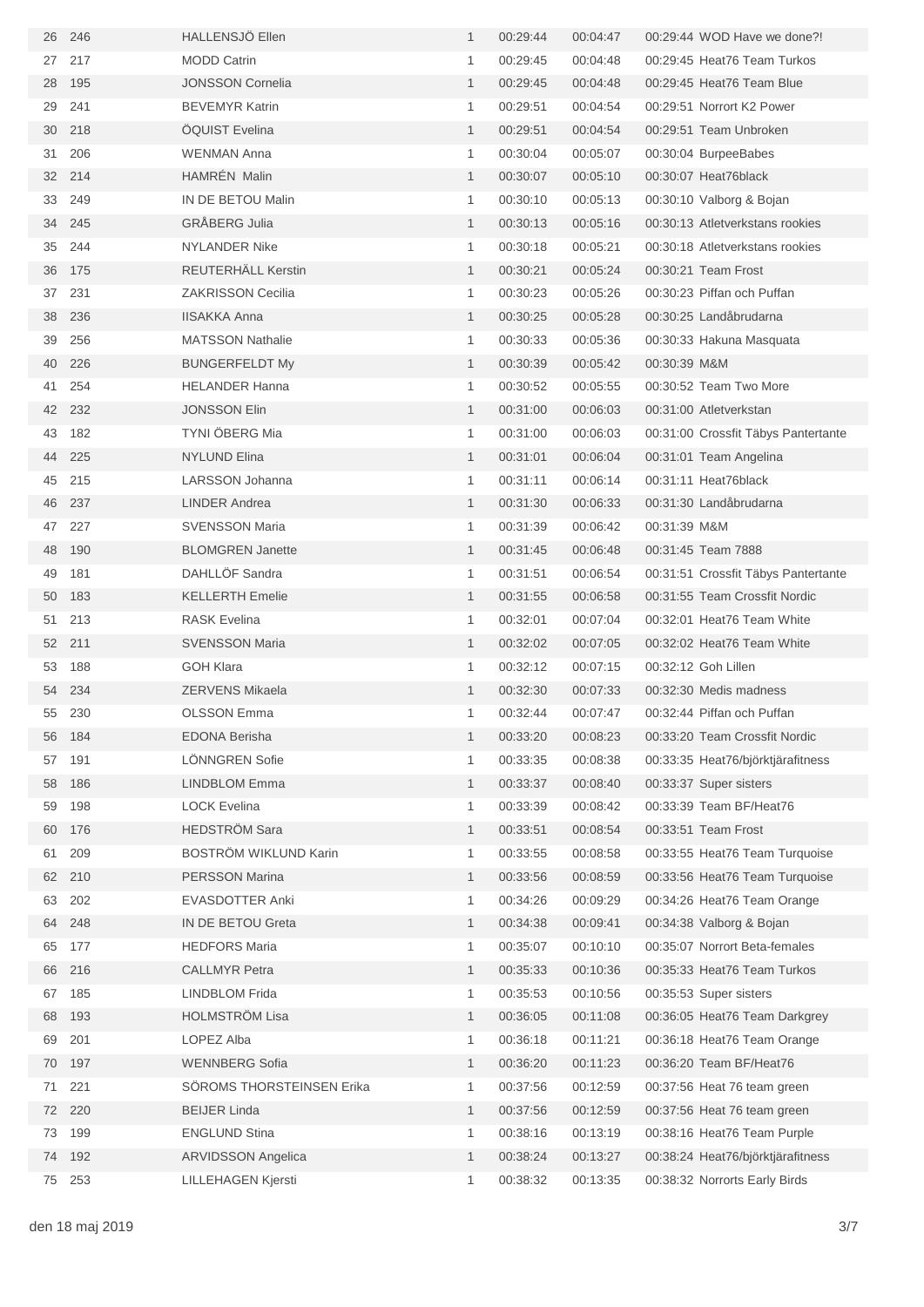| 76             | 257                        | <b>MATSSON Evelin</b>      | $\mathbf{1}$   | 00:41:36 | 00:16:39 |                 | 00:41:36 Hakuna Masquata      |
|----------------|----------------------------|----------------------------|----------------|----------|----------|-----------------|-------------------------------|
| 77             | 194                        | WÅRD Sofia                 | 1              | 00:41:59 | 00:17:02 |                 | 00:41:59 Heat76 Team Darkgrey |
| 78             | 178                        | <b>HULT Elisabeth</b>      | $\mathbf{1}$   | 00:42:07 | 00:17:10 |                 | 00:42:07 Norrort Beta-females |
| 79             | 200                        | <b>GRANÄS Mathilda</b>     | $\mathbf{1}$   | 00:43:17 | 00:18:20 |                 | 00:43:17 Heat76 Team Purple   |
|                |                            |                            |                |          |          |                 |                               |
|                | Category:<br>St. UCI code: | Herr 10 km<br>Name:        |                |          |          |                 |                               |
| Range          | no.:                       |                            | Laps:          | RaceTime | Gap:     | Best lap: Club: |                               |
| 1              | 309                        | <b>ANDERSSON Niklas</b>    | 2              | 00:39:33 | 00:00:00 | 00:19:16        |                               |
|                | 2 299                      | <b>THELIN Joakim</b>       | $\overline{2}$ | 00:39:47 | 00:00:14 | 00:19:22        |                               |
| 3              | 294                        | <b>SKARIN Kalle</b>        | 2              | 00:41:48 | 00:02:15 | 00:20:26        |                               |
| $\overline{4}$ | 287                        | <b>BOSTRÖM Patrik</b>      | $\overline{2}$ | 00:43:02 | 00:03:29 | 00:20:27        |                               |
| 5              | 302                        | <b>SANDBERG Jonas</b>      | 2              | 00:47:22 | 00:07:49 | 00:22:07        |                               |
| 6              | 285                        | <b>QVARFORT Fredrik</b>    | $\overline{2}$ | 00:51:59 | 00:12:26 | 00:22:02        |                               |
| $7^{\circ}$    | 283                        | WEGERSJÖ Rikard            | 2              | 00:52:43 | 00:13:10 | 00:25:39        |                               |
|                | 8 297                      | <b>GRAN Jonatan</b>        | $\overline{2}$ | 00:53:13 | 00:13:40 | 00:24:51        |                               |
| 9              | 315                        | <b>TÖRNER Robert</b>       | 2              | 00:54:02 | 00:14:29 | 00:26:42        |                               |
| 10             | 291                        | <b>MUSTEL Peter</b>        | $\overline{2}$ | 00:54:10 | 00:14:37 | 00:26:21        |                               |
| 11             | 303                        | LUNDSTRÖM Rasmus           | 2              | 00:54:39 | 00:15:06 |                 | 00:25:45 Väsby Friidrott      |
| 12             | 298                        | <b>SVENSSON Niklas</b>     | $\overline{2}$ | 00:57:50 | 00:18:17 | 00:28:41        |                               |
| 13             | 311                        | ZDRAVKOVIC Bojan           | 2              | 00:58:07 | 00:18:34 |                 | 00:28:21 Renew Service        |
| 14             | 288                        | <b>KLIMES Miron</b>        | $\overline{2}$ | 00:58:39 | 00:19:06 | 00:28:32        |                               |
| 15             | 405                        | <b>NILSSON Robin</b>       | 2              | 00:59:01 | 00:19:28 | 00:29:02        |                               |
| 16             | 305                        | JARLEBRING RUBENSSON Isak  | $\overline{2}$ | 01:00:27 | 00:20:54 | 00:28:11        |                               |
| 17             | 409                        | <b>BERGLUND Bobo</b>       | 2              | 01:00:42 | 00:21:09 | 00:30:01        |                               |
| 18             | 296                        | <b>PETTER Skaagard</b>     | $\overline{2}$ | 01:02:18 | 00:22:45 | 00:30:15        |                               |
| 19             | 413                        | <b>HALL Martin</b>         | 2              | 01:02:32 | 00:22:59 | 00:30:58        |                               |
| 20             | 308                        | <b>NILSSON Fredrik</b>     | 2              | 01:03:08 | 00:23:35 | 00:30:25        |                               |
| 21             | 307                        | LINDÉN Håkan               | 2              | 01:03:38 | 00:24:05 | 00:31:44        |                               |
| 22             | 314                        | DE ANDERSSON Stefan        | $\overline{2}$ | 01:03:57 | 00:24:24 | 00:28:30        |                               |
| 23             | 292                        | <b>JOHANSSON Sebastian</b> | 2              | 01:05:03 | 00:25:30 | 00:32:00        |                               |
|                | 24 313                     | NÄCKBORN Simon             | 2              | 01:05:34 | 00:26:01 | 00:31:17        |                               |
| 25             | 312                        | <b>JELASSI Hedi</b>        | 2              | 01:05:35 | 00:26:02 | 00:31:46        |                               |
| 26             | 316                        | <b>SMITH Matthew</b>       | 2              | 01:06:26 | 00:26:53 | 00:32:15        |                               |
| 27             | 281                        | LINDEVALL Mikael           | 2              | 01:06:42 | 00:27:09 | 00:32:43        |                               |
| 28             | 300                        | <b>LONCA Branislav</b>     | 2              | 01:06:51 | 00:27:18 | 00:32:54        |                               |
| 29             | 301                        | <b>JONSSON Ando</b>        | 2              | 01:08:43 | 00:29:10 | 00:31:35        |                               |
| 30             | 304                        | NIELSEN Hans               | 2              | 01:10:10 | 00:30:37 |                 | 00:33:27 Väsby Friidrott      |
| 31             | 295                        | <b>OLSSON Karl-Fredrik</b> | 2              | 01:10:13 | 00:30:40 | 00:33:17        |                               |
| 32             | 290                        | <b>EDSTRÖM Adam</b>        | 2              | 01:14:30 | 00:34:57 | 00:35:43        |                               |
| 33             | 289                        | <b>GANSON Alan</b>         | 2              | 01:14:54 | 00:35:21 | 00:36:18        |                               |
| 34             | 280                        | <b>KANESTAD Thomas</b>     | 2              | 01:27:51 | 00:48:18 | 00:39:55        |                               |
| 35             | 279                        | <b>SKOTT Mikael</b>        | 2              | 01:28:02 | 00:48:29 | 00:42:47        |                               |
|                | 36 310                     | JOHANSSON Jesper           | $\mathbf{1}$   | 00:44:09 | $-1$     | 00:44:09        |                               |
|                |                            |                            |                |          |          |                 |                               |
| Range          | Category:<br>St. UCI code: | Herr 5 km<br>Name:         | Laps:          | RaceTime | Gap:     | Best lap: Club: |                               |
|                | no.:                       |                            |                |          |          |                 |                               |
| $\mathbf{1}$   | 411                        | LÖFBOM oscar               | 1              | 00:22:15 | 00:00:00 | 00:22:15        |                               |
| $\overline{2}$ | 389                        | <b>STEEN Linus</b>         | $\mathbf{1}$   | 00:24:12 | 00:01:57 | 00:24:12        |                               |
| 3              | 412                        | EFTER anmälan              | 1              | 00:24:26 | 00:02:11 | 00:24:26        |                               |
| $\overline{4}$ | 375                        | <b>JANSSON UIf</b>         | $\mathbf{1}$   | 00:24:40 | 00:02:25 |                 | 00:24:40 Väsby Friidrott      |
| 5              | 404                        | <b>LILJA Carsten</b>       | 1              | 00:26:11 | 00:03:56 | 00:26:11        |                               |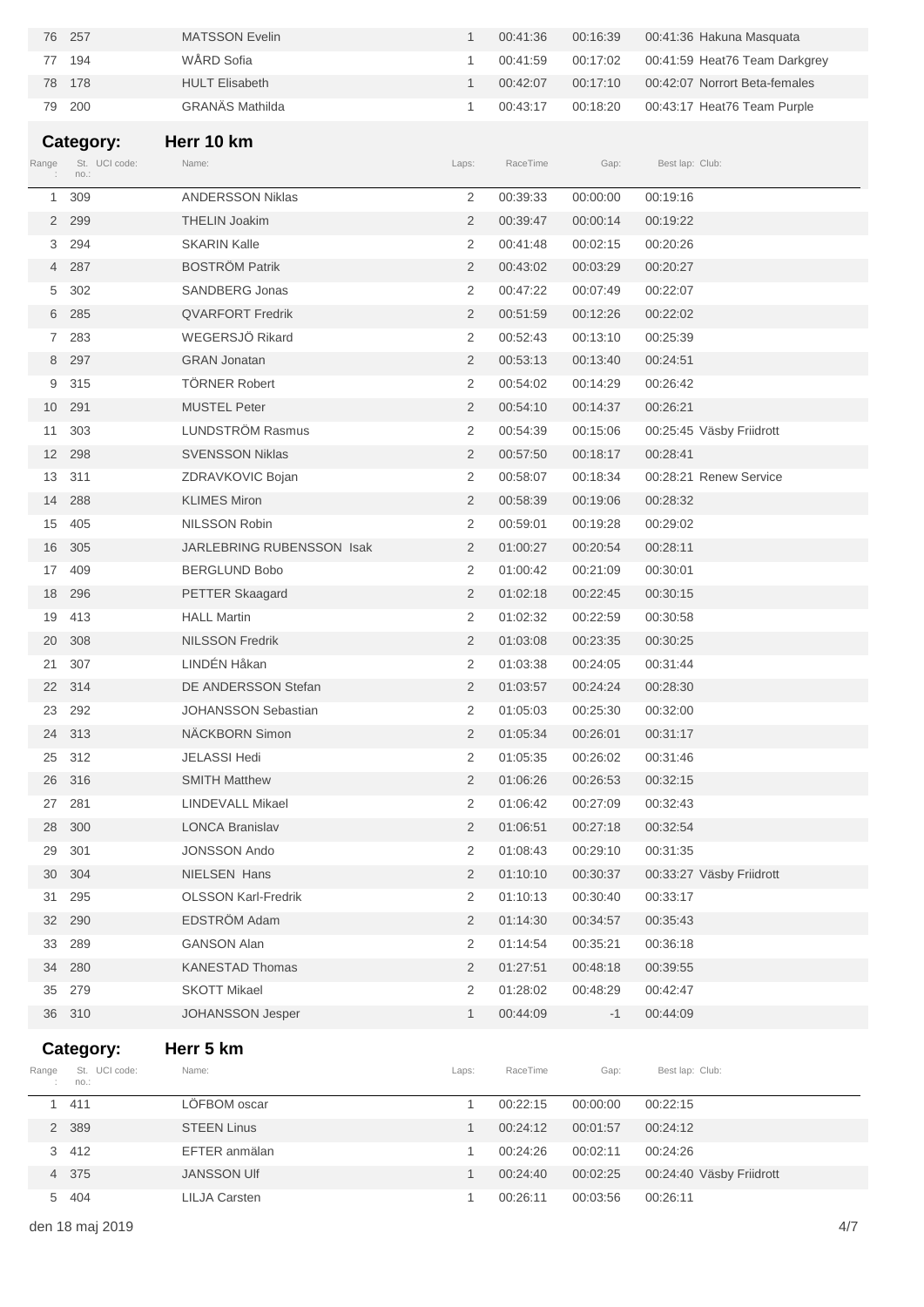| 6              | 383                   | <b>CHOUDHARY Daksh</b>           | $\mathbf{1}$      | 00:27:24             | 00:05:09 | 00:27:24                        |     |
|----------------|-----------------------|----------------------------------|-------------------|----------------------|----------|---------------------------------|-----|
| $\overline{7}$ | 387                   | <b>NOSHI Akio</b>                | 1                 | 00:27:28             | 00:05:13 | 00:27:28                        |     |
| 8              | 378                   | <b>EVBIDARU Colin</b>            | $\mathbf{1}$      | 00:27:58             | 00:05:43 | 00:27:58                        |     |
| 9              | 419                   | RYDBERG Jonas                    | 1                 | 00:28:27             | 00:06:12 | 00:28:27                        |     |
| 10             | 390                   | <b>HALL Thomas</b>               | $\mathbf{1}$      | 00:29:03             | 00:06:48 | 00:29:03                        |     |
| 11             | 369                   | <b>ZACHRISSON Edvard</b>         | 1                 | 00:29:13             | 00:06:58 | 00:29:13 Grimsta P08 vit        |     |
| 12             | 384                   | APPELQVIST Bengt                 | $\mathbf{1}$      | 00:29:22             | 00:07:07 | 00:29:22                        |     |
| 13             | 397                   | <b>KOTTY Lars</b>                | 1                 | 00:29:34             | 00:07:19 | 00:29:34                        |     |
| 14             | 396                   | <b>YLITALO Lars</b>              | $\mathbf{1}$      | 00:29:34             | 00:07:19 | 00:29:34                        |     |
| 15             | 379                   | SVANTESSON Björn                 | 1                 | 00:30:03             | 00:07:48 | 00:30:03                        |     |
| 16             | 365                   | LINDÉN SÄFSTRÖM Robert           | $\mathbf{1}$      | 00:30:24             | 00:08:09 | 00:30:24                        |     |
| 17             | 380                   | <b>RUPERTSON Pierre</b>          | 1                 | 00:30:36             | 00:08:21 | 00:30:36 Team Pannben           |     |
| 18             | 394                   | <b>OHLUND Andreas</b>            | $\mathbf{1}$      | 00:30:48             | 00:08:33 | 00:30:48                        |     |
| 19             | 374                   | <b>SUNDBERG Emil</b>             | 1                 | 00:31:19             | 00:09:04 | 00:31:19 Väsby Friidrott        |     |
| 20             | 402                   | <b>JANSSON Jocke</b>             | $\mathbf{1}$      | 00:31:23             | 00:09:08 | 00:31:23                        |     |
| 21             | 381                   | EL SAYED Ahmad                   | 1                 | 00:32:22             | 00:10:07 | 00:32:22                        |     |
| 22             | 393                   | <b>ZACHRISSON Alfred</b>         | $\mathbf{1}$      | 00:32:36             | 00:10:21 | 00:32:36 Grimsta P04            |     |
| 23             | 401                   | <b>GUSTAFSSON Stefan</b>         | 1                 | 00:32:58             | 00:10:43 | 00:32:58                        |     |
| 24             | 385                   | <b>SVENSSON Joakim</b>           | $\mathbf{1}$      | 00:32:59             | 00:10:44 | 00:32:59                        |     |
| 25             | 367                   | <b>SCHILLER Johan</b>            | 1                 | 00:33:12             | 00:10:57 | 00:33:12                        |     |
| 26             | 416                   | <b>FORSLUND Anders</b>           | $\mathbf{1}$      | 00:34:02             | 00:11:47 | 00:34:02                        |     |
| 27             | 370                   | <b>TEMNERUD Erik</b>             | 1                 | 00:34:40             | 00:12:25 | 00:34:40                        |     |
| 28             | 371                   | <b>LARSSON Peter</b>             | $\mathbf{1}$      | 00:36:09             | 00:13:54 | 00:36:09                        |     |
| 29             | 403                   | COSIC Mihajlo                    | 1                 | 00:37:58             | 00:15:43 | 00:37:58 Renew Service          |     |
| 30             | 421                   | <b>KRATZ Jacob</b>               | $\mathbf{1}$      | 00:38:26             | 00:16:11 | 00:38:26                        |     |
| 31             | 420                   | EINARSSON björn                  | 1                 | 00:38:26             | 00:16:11 | 00:38:26                        |     |
| 32             | 400                   | <b>FORSBERG klas</b>             | $\mathbf{1}$      | 00:39:09             | 00:16:54 | 00:39:09                        |     |
| 33             | 377                   | LANTZ Johan                      | 1                 | 00:39:15             | 00:17:00 | 00:39:15                        |     |
| 34             | 392                   | <b>NILSSON Magne</b>             | $\mathbf{1}$      | 00:39:37             | 00:17:22 | 00:39:37                        |     |
| 35             | 391                   | ÅSBERG Torbjörn                  | 1                 | 00:40:55             | 00:18:40 | 00:40:55                        |     |
| 36             | 382                   | <b>SINGH Ravindra</b>            | 1                 | 00:41:33             | 00:19:18 | 00:41:33                        |     |
| 37             | 386                   | SUNDSTRÖM Alexander              | 1                 | 00:43:12             | 00:20:57 | 00:43:12                        |     |
| 38             | 395                   | <b>EHN Erik</b>                  | $\mathbf{1}$      | 00:45:58             | 00:23:43 | 00:45:58 Renew Service          |     |
| 39             | 398                   | SIRÉN Christoffer                | 1                 | 00:50:16             | 00:28:01 | 00:50:16                        |     |
| 40             | 372                   | <b>HÄKKINEN Elisas</b>           | $\mathbf{1}$      |                      |          |                                 |     |
|                | 366                   | APPELQVIST Robin                 |                   | 00:51:44             | 00:29:29 | 00:51:44<br>00:54:21            |     |
| 41             | 373                   |                                  | 1                 | 00:54:21             | 00:32:06 |                                 |     |
| 42             |                       | <b>OMRANI Ali</b><br>ÅBERG Tomas | $\mathbf{1}$<br>1 | 00:55:22             | 00:33:07 | 00:55:22<br>01:15:18            |     |
|                | 43 417                |                                  |                   | 01:15:18             | 00:53:03 |                                 |     |
|                | Category:             | Herr NST 5 km                    |                   |                      |          |                                 |     |
| Range          | St. UCI code:<br>no.: | Name:                            | Laps:             | RaceTime             | Gap:     | Best lap: Club:                 |     |
| 1              | 161                   | TVÄRBERG Joakim                  | 1                 | 00:24:04             | 00:00:00 | 00:24:04 Micke och Jocke        |     |
| $\overline{2}$ | 150                   | <b>KNAPP Rickard</b>             | $\mathbf{1}$      | 00:25:39             | 00:01:35 | 00:25:39 Team Knapp             |     |
| 3              | 154                   | <b>BLOMKVIST Mattias</b>         | 1                 | 00:25:41             | 00:01:37 | 00:25:41 Styrka team Avfettning |     |
| 4              | 158                   | BÄCKSTRÖM Tomas                  | $\mathbf{1}$      | 00:25:42             | 00:01:38 | 00:25:42 Dirty old bastards     |     |
| 5              | 169                   | <b>EDLUND Mattias</b>            | 1                 | 00:25:46             | 00:01:42 | 00:25:46 NuJävlar               |     |
| 6              | 147                   | <b>RUBENSSON Olof</b>            | $\mathbf{1}$      | 00:26:00             | 00:01:56 | 00:26:00 Heat76 Team Blanco     |     |
|                | 7 149                 | <b>KNAPP Peter</b>               | 1                 | 00:26:07             | 00:02:03 | 00:26:07 Team Knapp             |     |
| 8              | 162                   | <b>STRID Mikael</b>              | $\mathbf{1}$      |                      | 00:03:03 | 00:27:07 Micke och Jocke        |     |
| 9              | 155                   | <b>BEIJER Erik</b>               |                   | 00:27:07<br>00:27:10 | 00:03:06 | 00:27:10 BEIJER ANATOMI         |     |
|                |                       |                                  | 1<br>$\mathbf{1}$ |                      |          | 00:27:12 Aktivera Fabriken      |     |
| 10             | 165                   | <b>DANNE</b> Westlund            |                   | 00:27:12             | 00:03:08 |                                 |     |
|                | den 18 maj 2019       |                                  |                   |                      |          |                                 | 5/7 |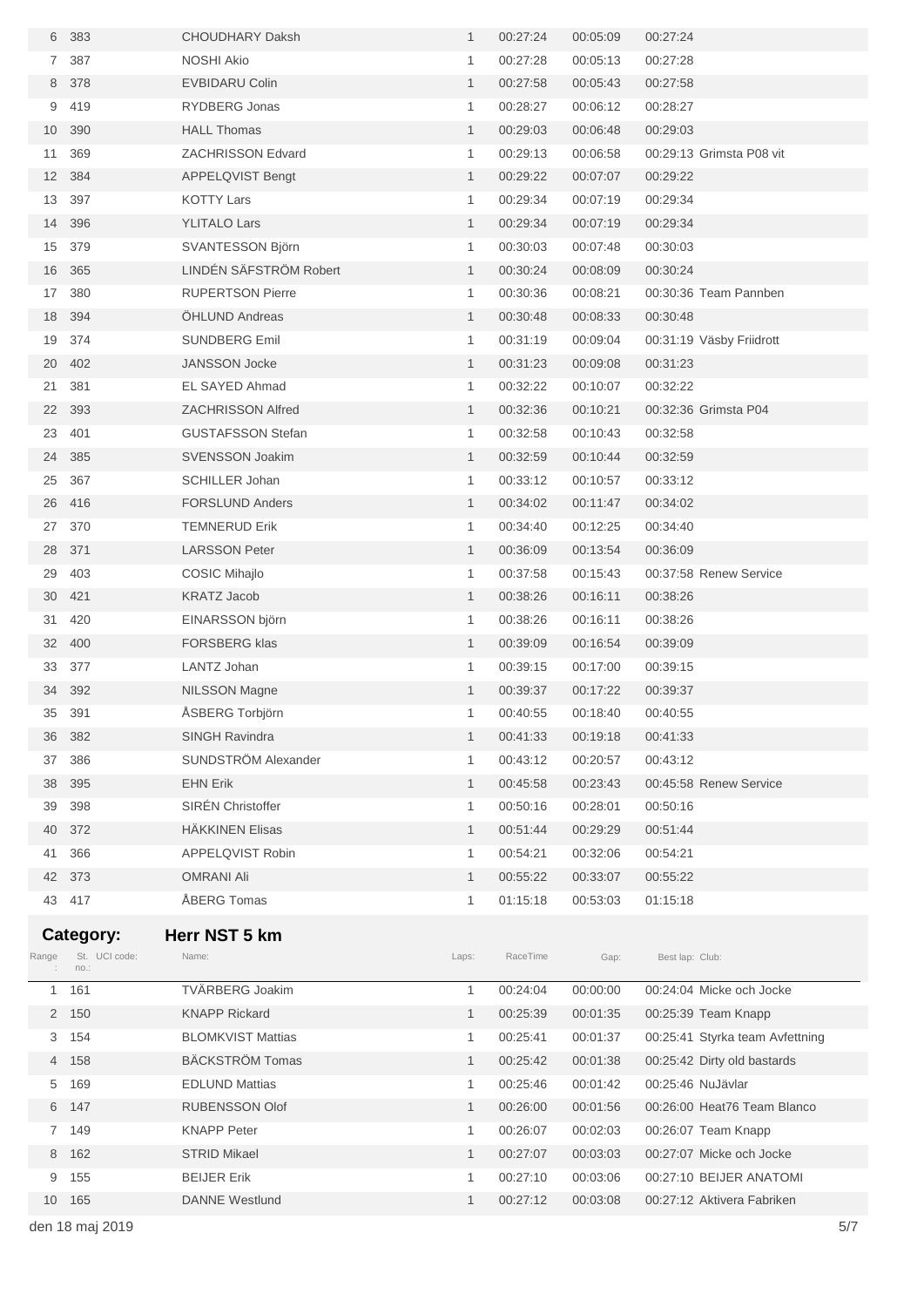| 11    | 139                   | <b>OBERG Karl</b>          | $\mathbf{1}$ | 00:27:15 | 00:03:11 | 00:27:15 Team CF Täby               |
|-------|-----------------------|----------------------------|--------------|----------|----------|-------------------------------------|
| 12    | 166                   | <b>BRUNK Micke</b>         | $\mathbf{1}$ | 00:27:30 | 00:03:26 | 00:27:30 Aktivera Fabriken          |
| 13    | 168                   | <b>ALTHIN Mattias</b>      | 1            | 00:27:42 | 00:03:38 | 00:27:42 In Denial                  |
| 14    | 143                   | <b>JOHANSSON Per</b>       | $\mathbf{1}$ | 00:27:43 | 00:03:39 | 00:27:43 Crossfit Täbys Team Rooki  |
| 15    | 171                   | <b>FERNANDEZ Jose</b>      | 1            | 00:27:45 | 00:03:41 | 00:27:45 Skogstrollen               |
| 16    | 172                   | <b>EDFALK Tommy</b>        | $\mathbf{1}$ | 00:27:45 | 00:03:41 | 00:27:45 Skogstrollen               |
| 17    | 138                   | <b>GUSTAFSSON Jimmy</b>    | 1            | 00:28:11 | 00:04:07 | 00:28:11 Team Innovate              |
| 18    | 163                   | IN DE BETOU Peter          | $\mathbf{1}$ | 00:28:25 | 00:04:21 | 00:28:25 Tom & jerry                |
| 19    | 141                   | <b>KARLSSON Patrik</b>     | 1            | 00:28:40 | 00:04:36 | 00:28:40 We run better than the gov |
| 20    | 144                   | <b>FREDRIKSSON Martin</b>  | $\mathbf{1}$ | 00:28:41 | 00:04:37 | 00:28:41 Crossfit Täbys Team Rooki  |
| 21    | 153                   | <b>HENRIKSSON Mattias</b>  | 1            | 00:28:52 | 00:04:48 | 00:28:52 Styrka team Avfettning     |
| 22    | 142                   | <b>HENESKÄR Mikael</b>     | $\mathbf{1}$ | 00:29:00 | 00:04:56 | 00:29:00 We run better than the gov |
| 23    | 148                   | <b>WIGERS Andreas</b>      | 1            | 00:29:01 | 00:04:57 | 00:29:01 Heat76 Team Blanco         |
| 24    | 156                   | <b>THORSTEINSEN Markus</b> | $\mathbf{1}$ | 00:29:04 | 00:05:00 | 00:29:04 BEIJER ANATOMI             |
| 25    | 164                   | IN DE BETOU Oskar          | 1            | 00:29:55 | 00:05:51 | 00:29:55 Tom & jerry                |
| 26    | 157                   | <b>BENERDAL Anders</b>     | $\mathbf{1}$ | 00:30:15 | 00:06:11 | 00:30:15 Dirty old bastards         |
| 27    | - 145                 | <b>JONSSON Matts</b>       | 1            | 00:30:23 | 00:06:19 | 00:30:23 (Heat76 Team Black         |
| 28    | 137                   | <b>ANDERSSON Daniel</b>    | $\mathbf{1}$ | 00:30:37 | 00:06:33 | 00:30:37 Team Innovate              |
| 29    | 170                   | <b>LINDHOLM Pontus</b>     | 1            | 00:31:27 | 00:07:23 | 00:31:27 NuJävlar                   |
| 30    | 167                   | <b>HALES Peter</b>         | $\mathbf{1}$ | 00:33:05 | 00:09:01 | 00:33:05 In Denial                  |
| 31    | 146                   | WESTELIUS Stefan           | 1            | 00:33:07 | 00:09:03 | 00:33:07 (Heat76 Team Black         |
| 32    | 152                   | <b>OBERHOLZER Phlip</b>    | $\mathbf{1}$ | 00:33:17 | 00:09:13 | 00:33:17 Team Trouble Under         |
| 33    | 140                   | WALLBERG Emil              | 1            | 00:33:52 | 00:09:48 | 00:33:52 Team CF Täby               |
|       | 34 151                | <b>OLSSON Addam</b>        | $\mathbf{1}$ | 00:34:32 | 00:10:28 | 00:34:32 Team Trouble Under         |
|       |                       |                            |              |          |          |                                     |
|       |                       |                            |              |          |          |                                     |
|       | Category:             | <b>Mixed NST 5 km</b>      |              |          |          |                                     |
| Range | St. UCI code:<br>no.: | Name:                      | Laps:        | RaceTime | Gap:     | Best lap: Club:                     |
| 1     | 136                   | <b>KARLBOM Gustav</b>      | 1            | 00:23:53 | 00:00:00 | 00:23:53 Bergslagen Sportcenter     |
|       | 2 121                 | <b>JAHR Robin</b>          | $\mathbf{1}$ | 00:24:14 | 00:00:21 | 00:24:14 Jahrsons                   |
| 3     | 128                   | <b>SANDBERG Andreas</b>    | 1            | 00:25:31 | 00:01:38 | 00:25:31 Atletverkstan juniors      |
|       | 4 129                 | <b>KARLSSON André</b>      | 1            | 00:27:23 | 00:03:30 | 00:27:23 Team Torö                  |
| 5     | 102                   | RUNBJÖRK Henrik            | 1            | 00:28:12 | 00:04:19 | 00:28:12 (Syster & Bror             |
|       | 6 134                 | <b>BRATT Joel</b>          | $\mathbf{1}$ | 00:28:28 | 00:04:35 | 00:28:28 Joel och livskrisen        |
|       | 7 117                 | <b>GOMEJZON Daniel</b>     | 1            | 00:28:28 | 00:04:35 | 00:28:28 Team NGY                   |
|       | 8 130                 | <b>NORDSTEN Rebecca</b>    | $\mathbf{1}$ | 00:28:48 | 00:04:55 | 00:28:48 Team Torö                  |
| 9     | 101                   | <b>HÖGBERG Louise</b>      | 1            | 00:29:13 | 00:05:20 | 00:29:13 Syster & Bror              |
| 10    | 122                   | <b>JAHR Cattis</b>         | $\mathbf{1}$ | 00:30:17 | 00:06:24 | 00:30:17 Jahrsons                   |
| 11    | 132                   | DEPERE Inga                | 1            | 00:30:44 | 00:06:51 | 00:30:44 IC Masters                 |
| 12    | 113                   | <b>BJURKVIST Johan</b>     | $\mathbf{1}$ | 00:31:11 | 00:07:18 | 00:31:11 Red Hot Chilipeppers       |
| 13    | 133                   | LILJEDAHM Elin             | 1            | 00:31:27 | 00:07:34 | 00:31:27 Joel och livskrisen        |
| 14    | 118                   | JANSSON BLOMBERG Ewa       | $\mathbf{1}$ | 00:31:46 | 00:07:53 | 00:31:46 Team NGY                   |
| 15    | 103                   | NILSSON jesper             | 1            | 00:32:03 | 00:08:10 | 00:32:03 Team Maximum Effort        |
| 16    | 109                   | <b>BYLUND Helena</b>       | $\mathbf{1}$ | 00:32:51 | 00:08:58 | 00:32:51 Fake it ti'l you make it   |
| 17    | 120                   | <b>TAPPER Therese</b>      | 1            | 00:32:53 | 00:09:00 | 00:32:53 #teamtapperhöglin          |
| 18    | 131                   | <b>KLAHR Christopher</b>   | $\mathbf{1}$ | 00:33:00 | 00:09:07 | 00:33:00 IC Masters                 |
| 19    | 119                   | HÖGLIN Johnny              | 1            | 00:33:03 | 00:09:10 | 00:33:03 #teamtapperhöglin          |
| 20    | 135                   | PERSSON Inez               | $\mathbf{1}$ | 00:33:09 | 00:09:16 | 00:33:09 Bergslagen Sportcenter     |
| 21    | 107                   | <b>EKVALL Anna</b>         | 1            | 00:33:28 | 00:09:35 | 00:33:28 Team Cheesy                |
| 22    | 114                   | <b>OLSSON Moa</b>          | $\mathbf{1}$ | 00:33:35 | 00:09:42 | 00:33:35 Red Hot Chilipeppers       |
| 23    | 111                   | <b>HELANDER Sarah</b>      | 1            | 00:33:46 | 00:09:53 | 00:33:46 Team Helander/Heat76       |